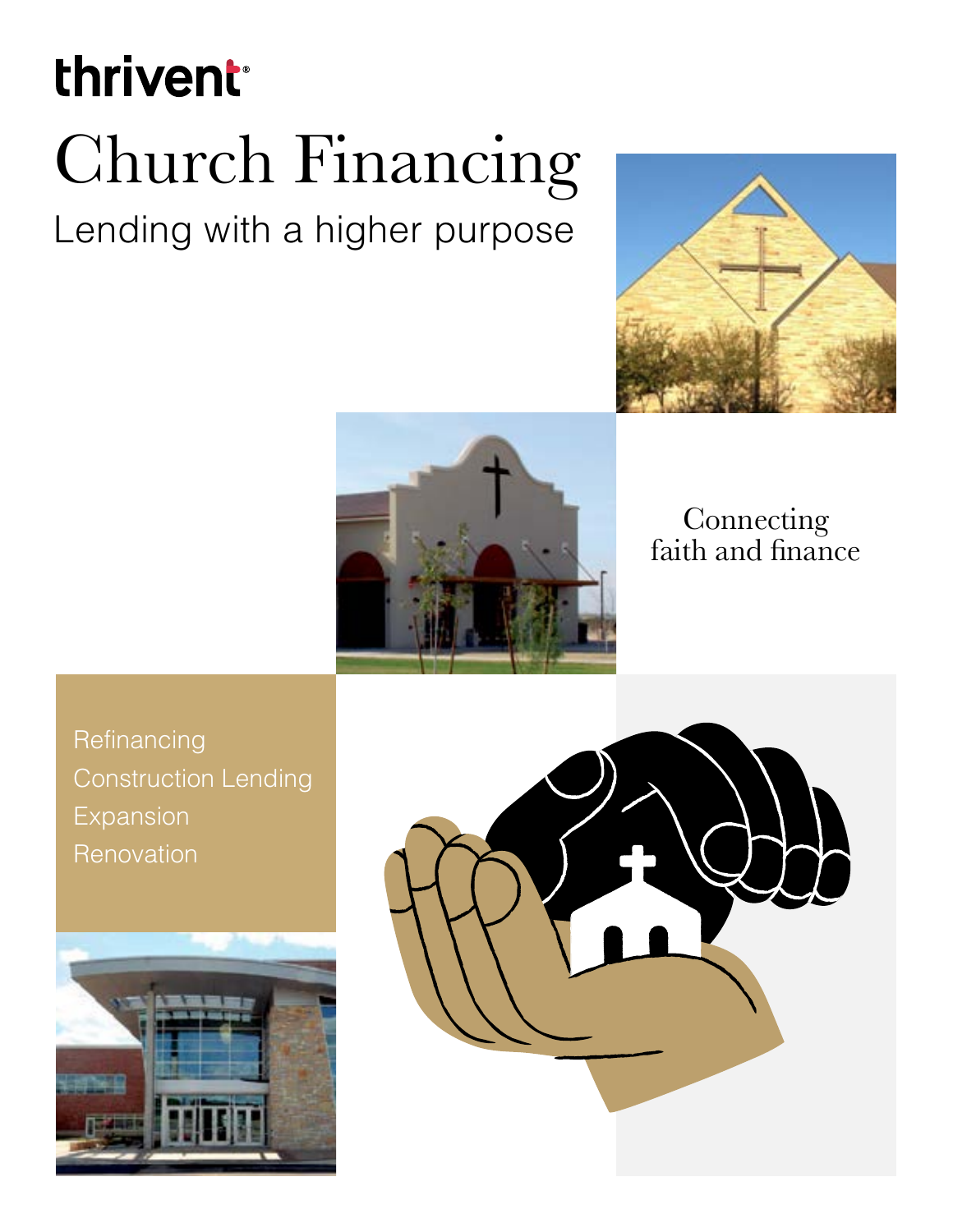

## Mission-focused shared values

Thrivent<sup>2</sup> provides market-leading mortgage loan products that enable Christian ministries to grow the Kingdom and make an impact in their communities. For more than 100 years, we have supported Christian churches with flexible financing for property acquisitions, construction and renovation. With a loan from Thrivent, churches can focus on the things that matter most.

#### **Christians helping Christians**

As a not-for-profit membership organization of Christians, Thrivent supports clients in making financial choices guided by their Christian values. We're here to help Christian churches and institutions achieve their missions, grow their ministries and meet their financial stewardship goals.

#### **Financing that fits your ministry**

With our competitive rates and low fees, the money you save can go toward supporting new projects and existing programs and increasing your outreach—empowering you to reinvest in your ministry's mission and vision.

#### **Thrivent church financing offers unique advantages:**

- Shared values with your organization.
- An understanding of how churches operate.
- Responsive, dedicated customer service.
- Customized products.
- Strong history of stability and performance.
- Guidance from experienced professionals.

2Thrivent is the marketing name for Thrivent Financial for Lutherans.

"No one offered the flexibility that Thrivent did ... they understand the cycles of church life and what we deal with."

Judson Baptist Church, Nashville, Tennessee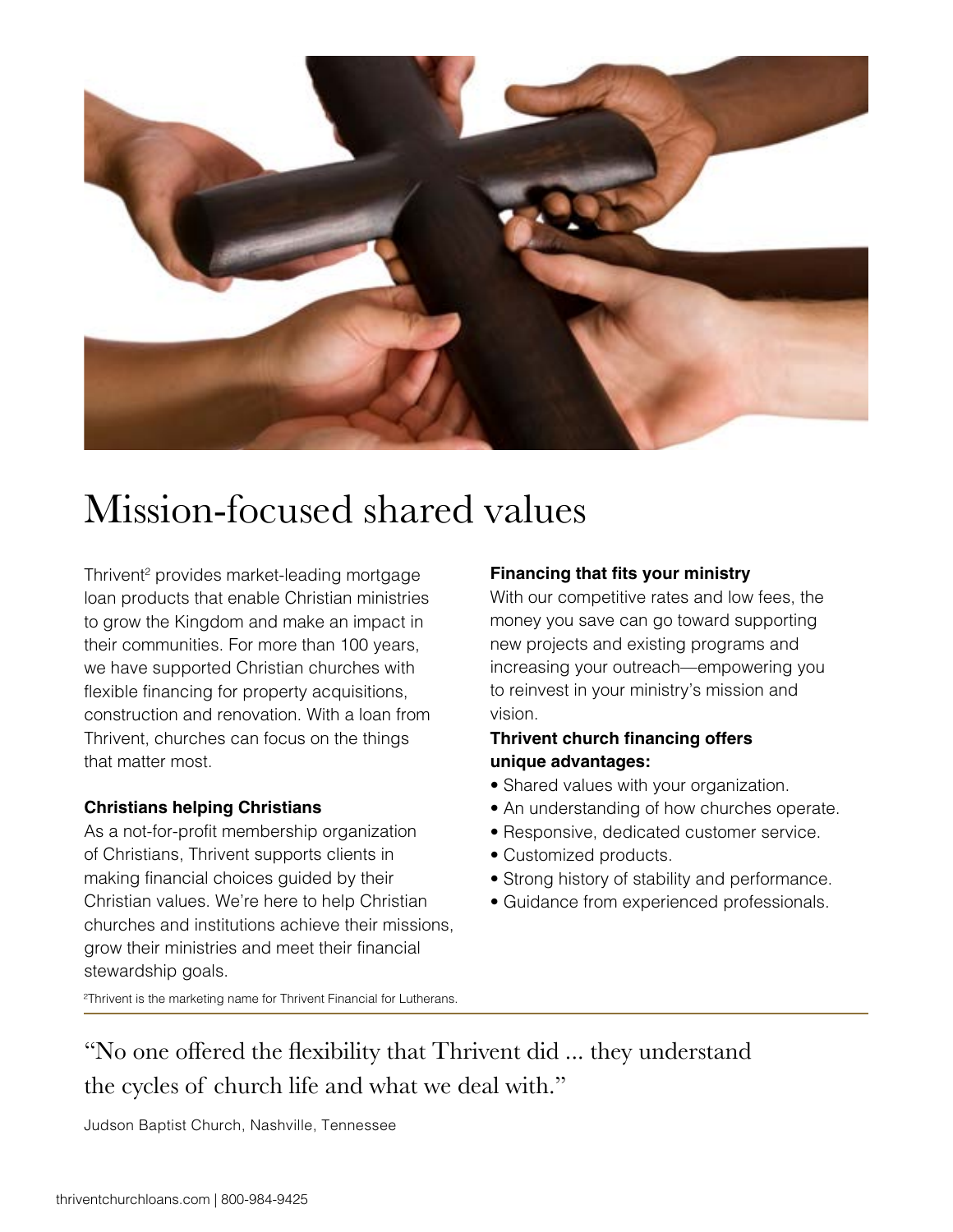

"We chose Thrivent because they speak 'church,' see beyond the numbers with eyes of faith, and value the relationship."

Westminster Presbyterian Church, Minneapolis, Minnesota

#### **Attractive loan features**

We work closely with you to provide a solution that meets your needs and unique situation. In addition to providing highly competitive rates, we offer fixed-rate and resetting-rate options giving you the flexibility to choose the terms you want, including maturities up to 30 years with no balloon payment.

#### **Thrivent church financing customizes loans to fund a range of needs:**

- Refinance existing mortgage loans.
- New **construction.**
- Multi-site **expansions.**
- Purchase **new property and equipment.**
- Renovations and improvements.
- **Repair or replace** roofs.
- Repave or expand parking lots.
- Replace heating and cooling systems.
- Other **capital improvements.**